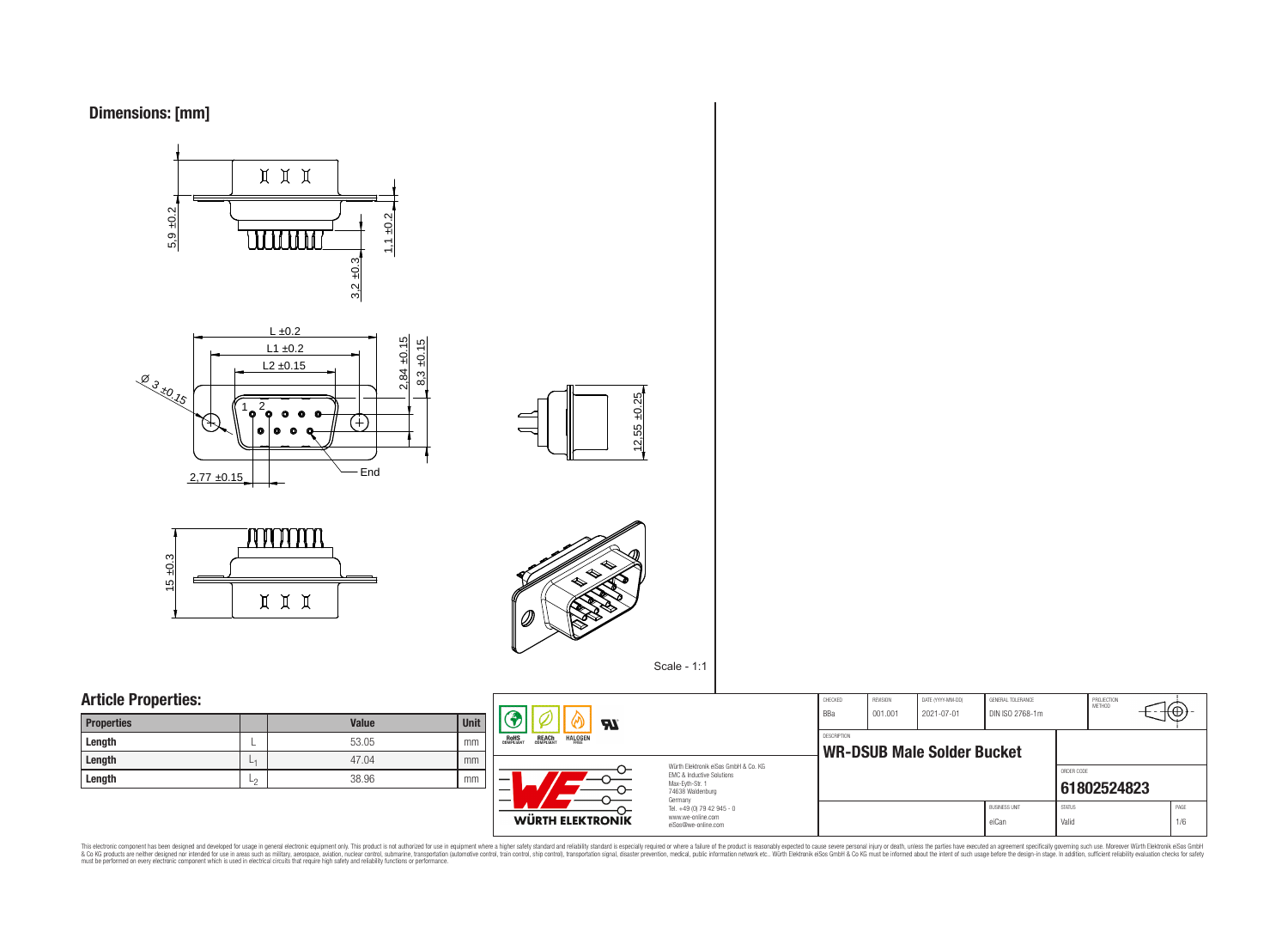# **Article Properties:**

| Pins | - - |
|------|-----|

# **Material Properties:**

| <b>Insulator Material</b>            | PBT            |
|--------------------------------------|----------------|
| <b>Insulator Flammability Rating</b> | $UL94V-0$      |
| <b>Insulator Color</b>               | White          |
| <b>Contact Material</b>              | Copper Alloy   |
| <b>Contact Plating</b>               | Selective Gold |
| <b>Contact Type</b>                  | Stamped        |
| <b>Shielding Material</b>            | Steel          |
| <b>Shielding Plating</b>             | Nickel (Ni)    |

### **General Information:**

| Operating Temperature |  |
|-----------------------|--|
|-----------------------|--|

-55 up to +105 °C

# **Electrical Properties:**

| <b>Properties</b>            |               | <b>Test conditions</b> | <b>Value</b> | Unit           | Tol. |
|------------------------------|---------------|------------------------|--------------|----------------|------|
| <b>Rated Current</b>         | ΙR            |                        |              | $\overline{A}$ |      |
| <b>Working Voltage</b>       |               |                        | 125          | V(AC)          |      |
| <b>Withstanding Voltage</b>  |               | min                    | 1000         | V(AC)          |      |
| <b>Contact Resistance</b>    | R             |                        | 30           | $m\Omega$      | max. |
| <b>Insulation Resistance</b> | $R_{\mid SO}$ |                        | 5000         | M <sub>2</sub> | min. |

# **Certification:**

| <b>RoHS Approval</b>  | Compliant [2011/65/EU&2015/863]     |
|-----------------------|-------------------------------------|
| <b>REACh Approval</b> | Conform or declared [(EC)1907/2006] |
| UL Approval           | E323964 [E323964]                   |

| <b>RI</b>                                                        |                                                                             | CHECKED<br>BBa     | <b>REVISION</b><br>001.001 | DATE (YYYY-MM-DD)<br>2021-07-01   | <b>GENERAL TOLERANCE</b><br>DIN ISO 2768-1m |                        | PROJECTION<br>METHOD | ₩           |
|------------------------------------------------------------------|-----------------------------------------------------------------------------|--------------------|----------------------------|-----------------------------------|---------------------------------------------|------------------------|----------------------|-------------|
| <b>HALOGEN</b><br><b>REACH</b><br>COMPLIANT<br>ROHS<br>COMPLIANT | Würth Elektronik eiSos GmbH & Co. KG                                        | <b>DESCRIPTION</b> |                            | <b>WR-DSUB Male Solder Bucket</b> |                                             |                        |                      |             |
| –                                                                | EMC & Inductive Solutions<br>Max-Eyth-Str. 1<br>74638 Waldenburg<br>Germany |                    |                            |                                   |                                             | ORDER CODE             | 61802524823          |             |
| <b>WÜRTH ELEKTRONIK</b>                                          | Tel. +49 (0) 79 42 945 - 0<br>www.we-online.com<br>eiSos@we-online.com      |                    |                            |                                   | <b>BUSINESS UNIT</b><br>eiCan               | <b>STATUS</b><br>Valid |                      | PAGE<br>2/6 |

This electronic component has been designed and developed for usage in general electronic equipment only. This product is not authorized for subserved requipment where a higher selection equipment where a higher selection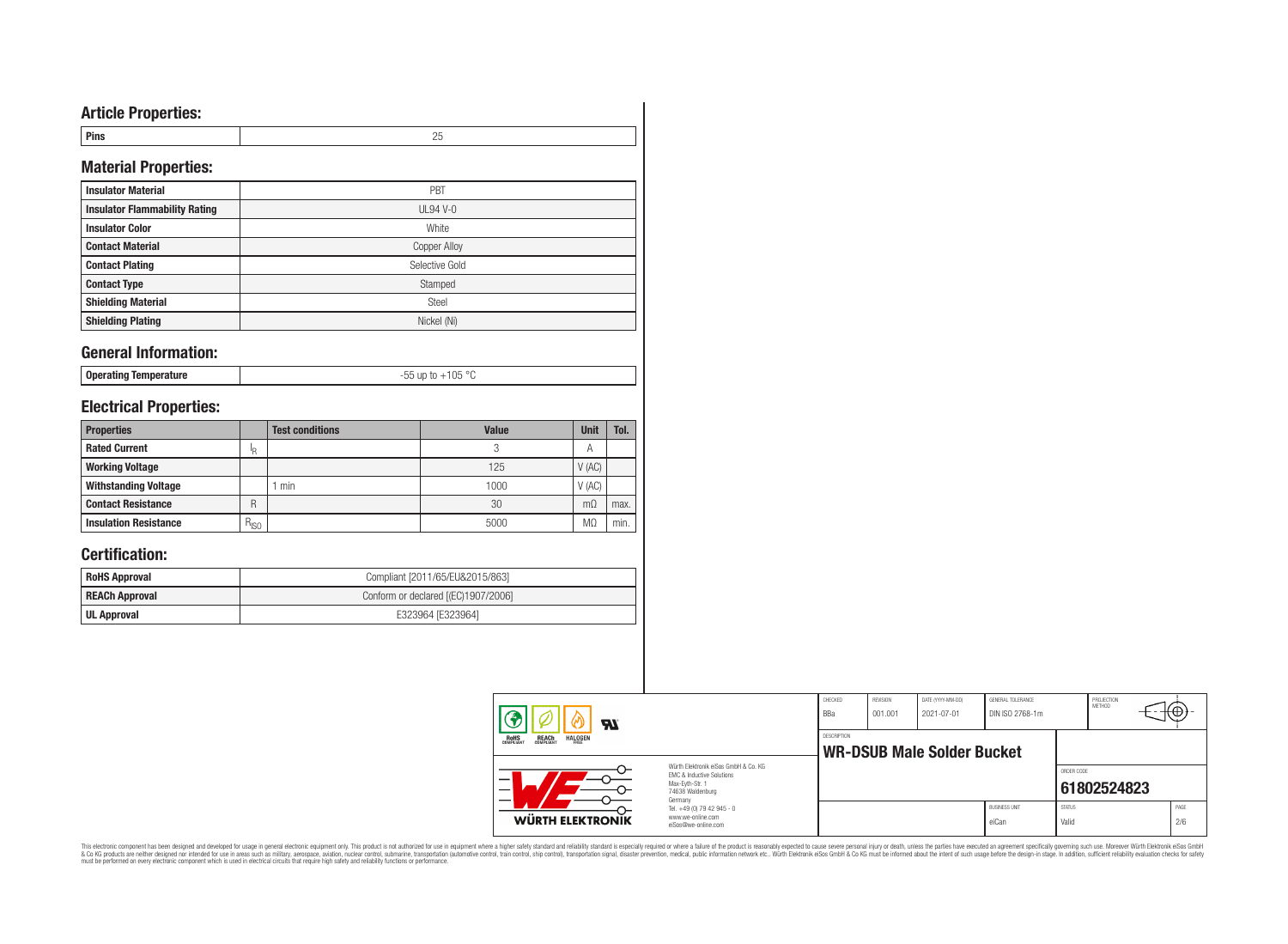L<sub>TRA</sub> (mm)



This electronic component has been designed and developed for usage in general electronic equipment only. This product is not authorized for use in equipment where a higher safely standard and reliability standard si espec & Ook product a label and the membed of the seasuch as marked and as which such a membed and the such assume that income in the seasuch and the simulation and the such assume that include to the such a membed and the such

PROJECTION<br>METHOD

7@

**[61802524823](https://www.we-online.com/catalog/en/article/61802524823)** BUSINESS UNIT STATUS STATUS eiCan Valid 3/6

ORDER CODE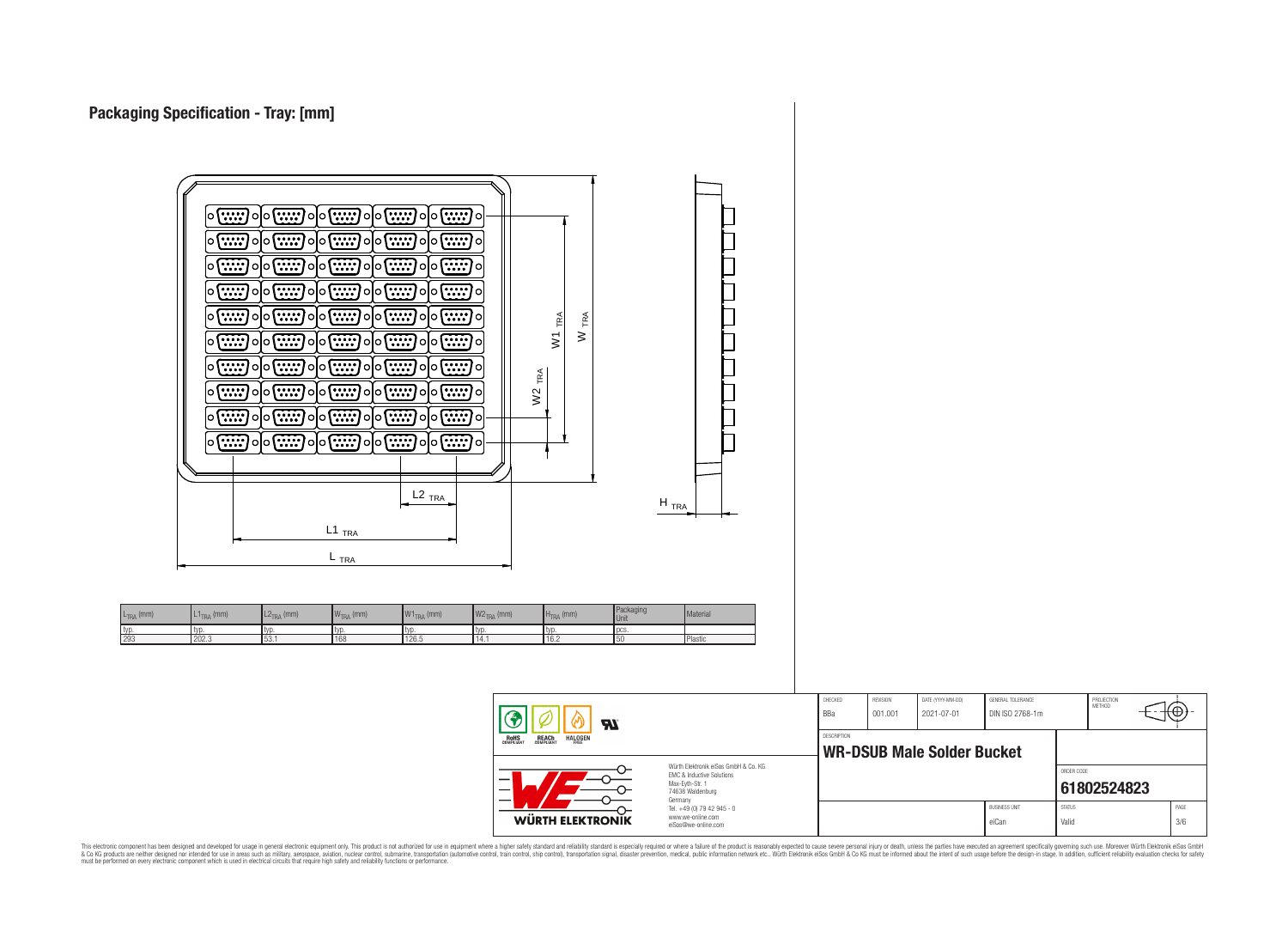

This electronic component has been designed and developed for usage in general electronic equipment only. This product is not authorized for subserved requipment where a higher selection equipment where a higher selection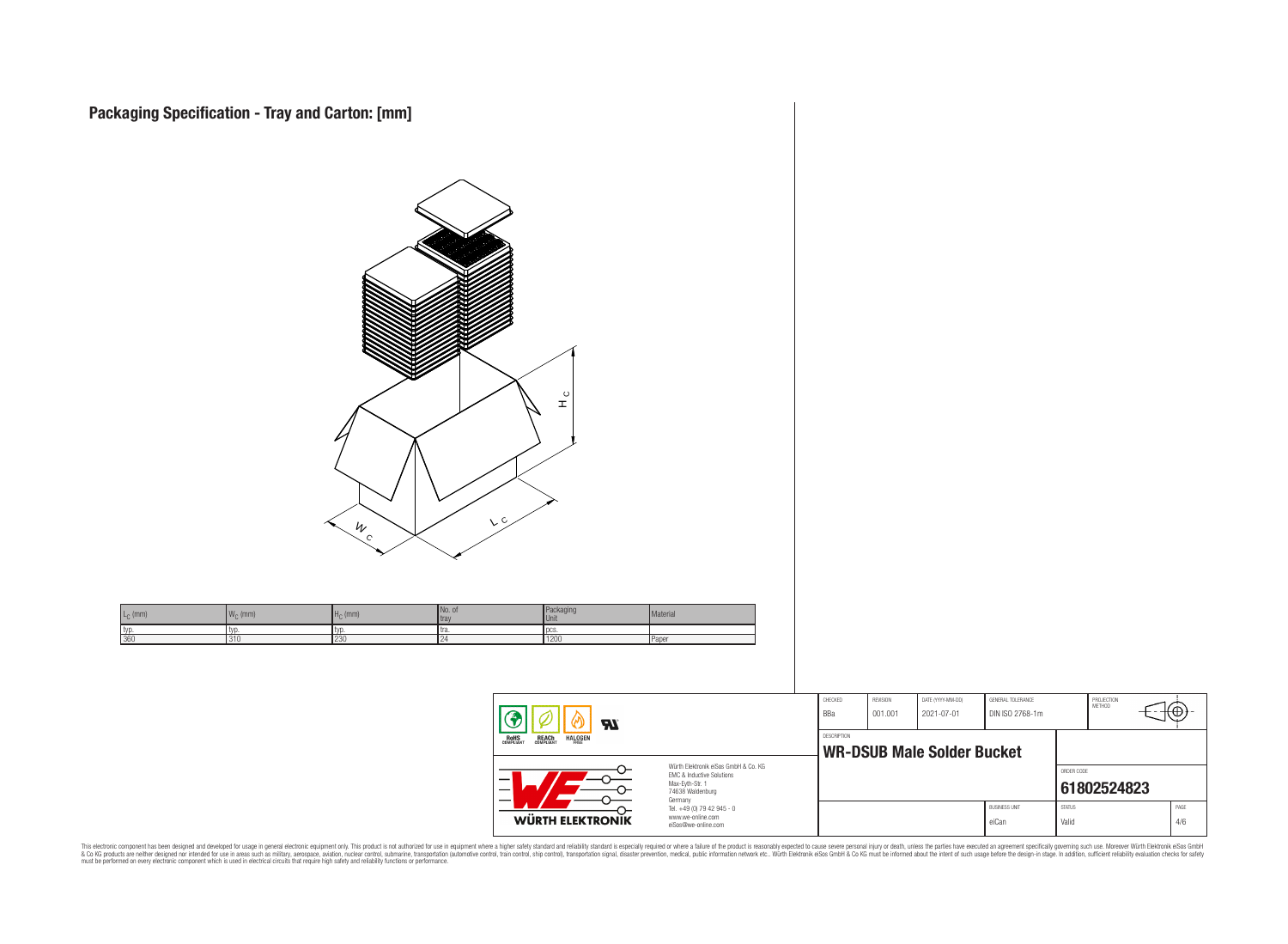# **Cautions and Warnings:**

### **The following conditions apply to all goods within the product series of the Connectors of Würth Elektronik eiSos GmbH & Co. KG:**

#### **General:**

- This mechanical component is designed and manufactured for use in general electronic equipment.
- Würth Elektronik must be asked for written approval (following the PPAP procedure) before incorporating the components into any equipment in fields such as military, aerospace, aviation, nuclear control, submarine, transportation (automotive control, train control, ship control), transportation signal, disaster prevention, medical, public information network, etc. where higher safety and reliability are especially required and/or if there is the possibility of direct damage or human injury.
- Mechanical components that will be used in safety-critical or high-reliability applications, should be pre-evaluated by the customer.
- The mechanical component is designed and manufactured to be used within the datasheet specified values. If the usage and operation conditions specified in the datasheet are not met, the component may be damaged or dissolved.
- Do not drop or impact the components, the component may be damaged.
- Prevent any damage or scratches on the component, especially on the actuator.
- Direct mechanical impact to the product shall be prevented (e.g overlapping of the PCB's).
- Würth Elektronik products are qualified according to international standards, which are listed in each product reliability report. Würth Elektronik does not warrant any customer qualified product characteristics beyond Würth Elektroniks' specifications, for its validity and sustainability over time.
- The responsibility for the applicability of the customer specific products and use in a particular customer design is always within the authority of the customer. All technical specifications for standard products do also apply to customer specific products.
- The mechanical component is designed to be used along with Würth Elektronik counterparts and tools. Würth Elektronik cannot ensure the reliability of these components while being used with other products.

#### **Product Specific:**

#### **Soldering:**

- The solder profile must comply with the technical product specifications. All other profiles will void the warranty.
- All other soldering methods are at the customers' own risk.

#### **Cleaning and Washing:**

- Washing agents used during the production to clean the customer application might damage or change the characteristics of the component, body, pins and termination. Washing agents may have a negative effect on the long-term functionality of the product.
- Using a brush during the cleaning process may deform function relevant areas. Therefore, we do not recommend using a brush during the PCB cleaning process.

#### **Potting and Coating:**

• If the product is potted in the customer application, the potting material might shrink or expand during and after hardening. Shrinking could lead to an incomplete seal, allowing contaminants into the components. Expansion could damage the components. We recommend a manual inspection after potting or coating to avoid these effects.

#### **Storage Conditions:**

- A storage of Würth Elektronik products for longer than 12 months is not recommended. Within other effects, the terminals may suffer degradation, resulting in bad solderability. Therefore, all products shall be used within the period of 12 months based on the day of shipment.
- Do not expose the components to direct sunlight.
- The storage conditions in the original packaging are defined according to DIN EN 61760-2.
- The storage conditions stated in the original packaging apply to the storage time and not to the transportation time of the components.

#### **Packaging:**

• The packaging specifications apply only to purchase orders comprising whole packaging units. If the ordered quantity exceeds or is lower than the specified packaging unit, packaging in accordance with the packaging specifications cannot be ensured.

#### **Handling:**

- Do not repeatedly operate the component with excessive force. It may damage or deform the component resulting in malfunction.
- In the case a product requires particular handling precautions, in addition to the general recommendations mentioned here before, these will appear on the product datasheet
- The temperature rise of the component must be taken into consideration. The operating temperature is comprised of ambient temperature and temperature rise of the component.The operating temperature of the component shall not exceed the maximum temperature specified.

These cautions and warnings comply with the state of the scientific and technical knowledge and are believed to be accurate and reliable. However, no responsibility is assumed for inaccuracies or incompleteness.

| <b>Al</b>                                                                                                                |                                                                        | CHECKED<br>BBa     | REVISION<br>001.001 | DATE (YYYY-MM-DD)<br>2021-07-01   | GENERAL TOLERANCE<br>DIN ISO 2768-1m |                        | PROJECTION<br><b>METHOD</b> | ÷Φ          |
|--------------------------------------------------------------------------------------------------------------------------|------------------------------------------------------------------------|--------------------|---------------------|-----------------------------------|--------------------------------------|------------------------|-----------------------------|-------------|
| <b>HALOGEN</b><br><b>REACH</b><br>COMPLIANT<br>ROHS<br>COMPLIANT                                                         |                                                                        | <b>DESCRIPTION</b> |                     | <b>WR-DSUB Male Solder Bucket</b> |                                      |                        |                             |             |
| Würth Flektronik eiSos GmbH & Co. KG<br>FMC & Inductive Solutions<br>–<br>Max-Evth-Str. 1<br>74638 Waldenburg<br>Germany |                                                                        |                    |                     |                                   |                                      | ORDER CODE             | 61802524823                 |             |
| WÜRTH ELEKTRONIK                                                                                                         | Tel. +49 (0) 79 42 945 - 0<br>www.we-online.com<br>eiSos@we-online.com |                    |                     |                                   | <b>BUSINESS UNIT</b><br>eiCan        | <b>STATUS</b><br>Valid |                             | PAGE<br>5/6 |

This electronic component has been designed and developed for usage in general electronic equipment only. This product is not authorized for use in equipment where a higher safety standard and reliability standard si espec & Ook product a label and the membed of the seasuch as marked and as which such a membed and the such assume that income in the seasuch and the simulation and the such assume that include to the such a membed and the such